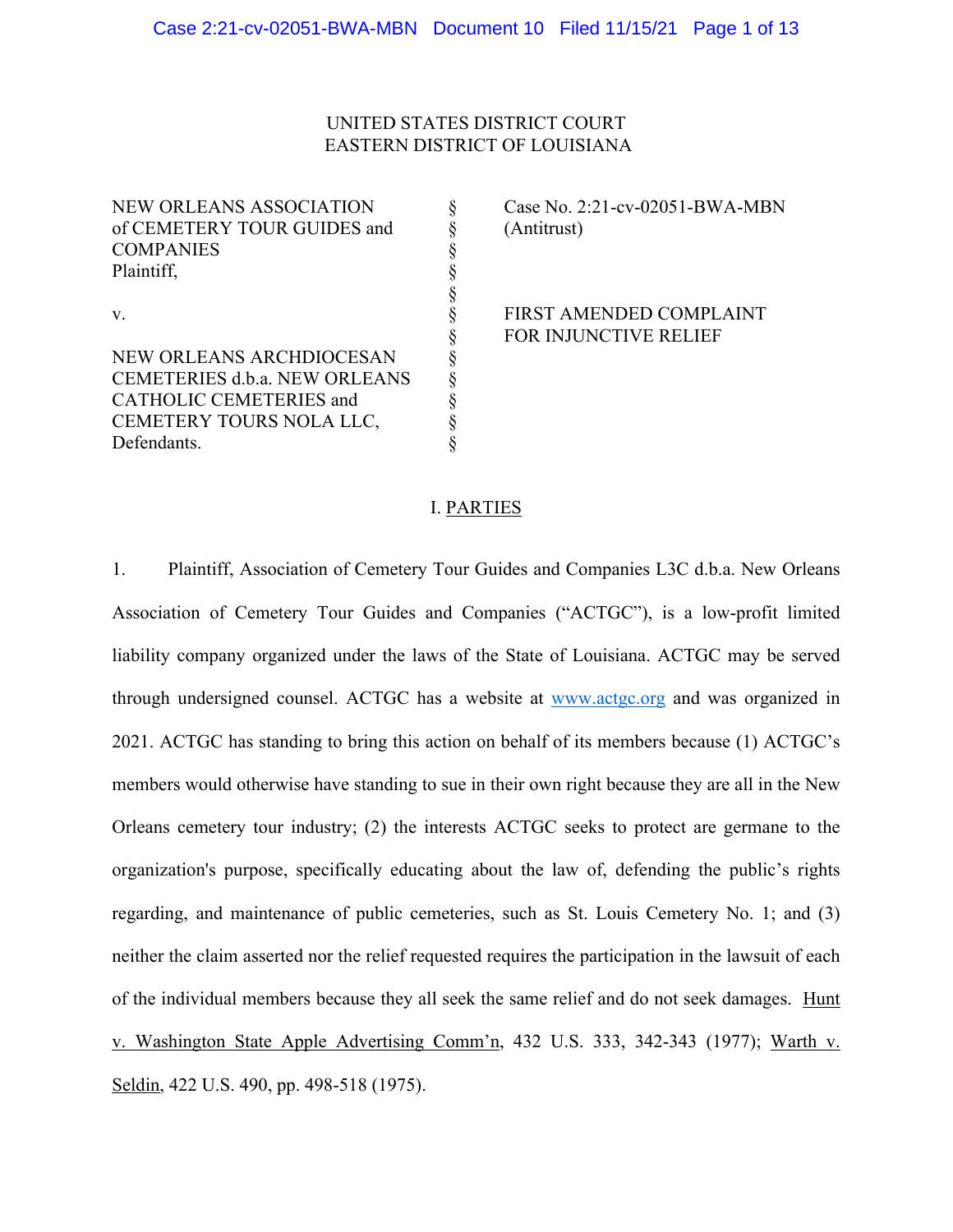### Case 2:21-cv-02051-BWA-MBN Document 10 Filed 11/15/21 Page 2 of 13

2. Defendant, New Orleans Archdiocesan Cemeteries d.b.a. New Orleans Catholic Cemeteries ("NOAC"), is a religious nonprofit corporation incorporated under the laws of the State of Louisiana. NOAC may be served with process on its registered agent for service, Jeffrey J. Entwisle, at 7887 Walmsley Ave., New Orleans, LA 70125. Undersigned counsel has confirmed with NOAC, through its General Counsel, that NOAC is not a party to or affected by the ongoing Chapter 11 bankruptcy of other entities of the Archdiocese of New Orleans.

3. Defendant, Cemetery Tours NOLA LLC ("CTN"), is a limited liability company organized under the laws of the State of Louisiana. CTN may be served with process on its registered agent for service, Michael Valentino, at 1501 Lafitte Ave., New Orleans, LA 70112.

### II. JURISDICTION, VENUE, AND COMMERCE

4. This is an action under Sections 1 and 2 of the Sherman Act and Clayton Act, as well as La. R.S. §51:121 *et seq*. and relevant state cemetery law, to restrain anticompetitive conduct by defendants within the New Orleans cemetery tour industry. This industry focuses almost exclusively on St. Louis Cemetery Nos. 1 and 2 ("No. 1" and "No. 2," collectively "Nos. 1 and 2") and generates millions of dollars of tourism income each year for hundreds of directly and indirectly participating individuals and businesses from local, national, and international tourists. ACTGC members stand to be excluded from visiting and providing their services in the public cemeteries Nos. 1 & 2 due to the recently announced business plan of defendants.

5. The court has original jurisdiction over the lawsuit pursuant to 15 U.S.C. §§4, 15, 25 and 28 U.S.C. §§1331, 1337. All defendants are participants in the New Orleans cemetery tourism industry and have conspired to exclude all other competitors, ACTGC members, from providing tours in Nos. 1 and 2. No. 1 is by far the most popular cemetery in New Orleans for locals and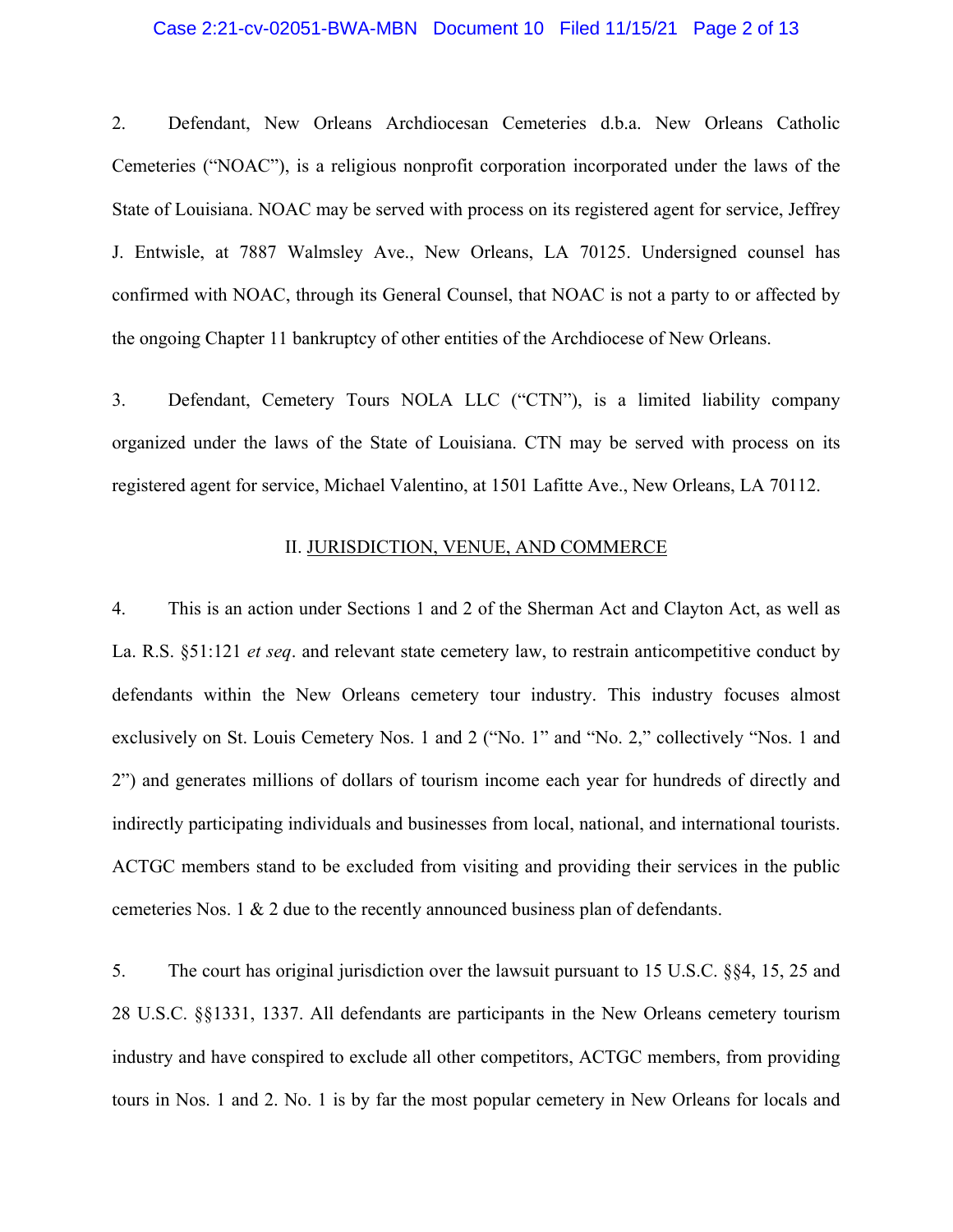### Case 2:21-cv-02051-BWA-MBN Document 10 Filed 11/15/21 Page 3 of 13

tourists, in part because it is the oldest cemetery in New Orleans and one of the ten oldest in the nation still in operation and receives approximately 500,000 visitors in a year. Nos. 1 and 2 receive most of the cemetery tourism in New Orleans because of their long histories, proximity to the French Quarter, and the many famous people interred there.

6. The court has supplemental jurisdiction under 28 U.S.C. §1367 as well as La. C.C.P. Art. 1871 *et seq*., La. Const. Art. 5, § 16(A), and La. R.S. §51:129 over defendants' anticompetitive conduct and NOAC's breach of its obligations as a cemetery authority of a public cemetery i.e., NOAC has unreasonably closed the public cemeteries Nos. 1 & 2 and seeks to fix prices for entry and mandatory tours provided only by CTN—because these state law claims substantially mirror the federal law claims within the court's original jurisdiction and form part of the same case or controversy under Article 3 of the U.S. Constitution.

7. In 2015, NOAC decided to end centuries of practice and tradition by violating its legal obligation to provide free public access to the public cemeteries St. Louis Cemetery No. 1. NOAC began requiring and sharing in the revenue from mandatory entry and tour fees. This action marked NOAC's entry into the tourism industry by creating the revenue stream that NOAC and CTN now conspire to increase through fixed prices and direct exclusively to CTN and NOAC. Most recently, NOAC has unreasonably kept Nos. 1 & 2 closed and planned to reopen only No. 1, thereby driving most of the cemetery tourism in the city to Nos. 1.

8. Venue is proper in this district under 15 U.S.C. §22; 28 U.S.C. §1391(b)(1) and (2); La. C.C.P. Arts. 2, 42 *et seq*., and 1871 *et seq.*; La. R.S. §51:131; and La. Const. Art. 5, § 16(A). All defendants reside in New Orleans, and a substantial part of the events or omissions giving rise to this claim occurred in New Orleans.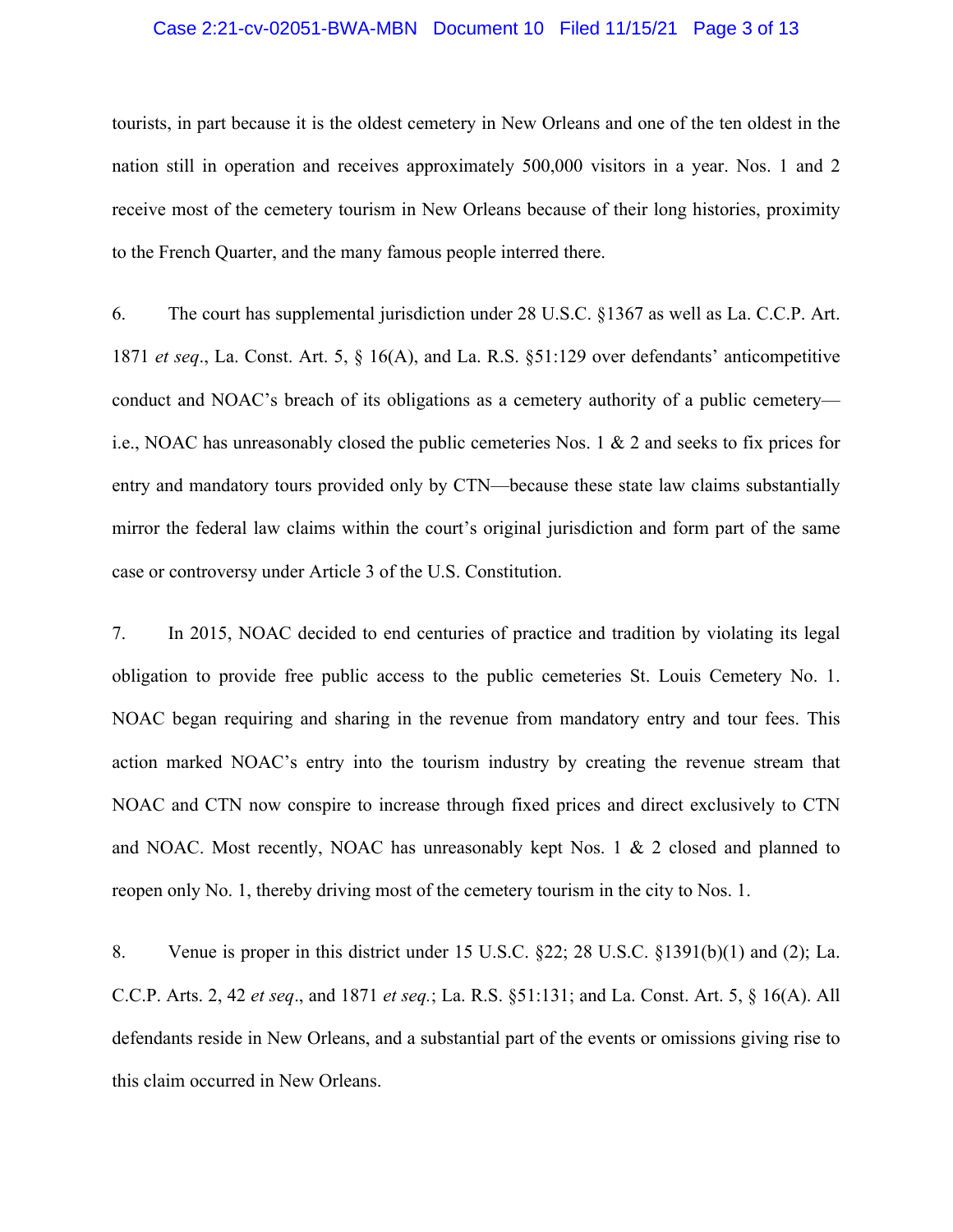#### FIRST CLAIM FOR RELIEF

## 15 U.S.C. §1 *et seq.*

9. Price fixing can take many forms, and any agreement that restricts price competition violates the law. Price fixing schemes are *per se* violations of the Sherman Act.

10. NOAC has schemed to enter into the tourism industry by breaking state law and over 200 years of practice and tradition to close the public cemetery No. 1 to the general public in 2015. More recently, NOAC closed the public cemeteries Nos. 1 and 2 to all but immediate family due to the pandemic but has since failed to reopen them. Upon information and belief, defendants intend to reopen No. 1 but keep No. 2 closed in order to maximize tourism at No. 1 for defendants, with all other cemetery tour guides and companies excluded.

11. Over the past six years, NOAC has allowed the public to become accustomed to (a) being deprived of its right to visit historic, public cemeteries and (b) the idea of paying an entry fee and a mandatory tour fee. But at least those fees were subject to competition at the consumer level with approximately 40 separate companies having agreed to NOAC's fees, which were always dictated by NOAC without any competition.

12. Upon information and belief, now defendants, both relatively recent entrants into the cemetery tourism industry, have schemed to exclude all competition to allow them to charge a higher fixed entry fees and a higher fixed mandatory tour fee to access a public cemetery that (a) has always been open to the public since it was established in 1789, (b) is located on the edge of the current French Quarter, and (c) receives up to 90% of the cemetery tourism business in New Orleans and up to 500,000 tourism related visitors each year.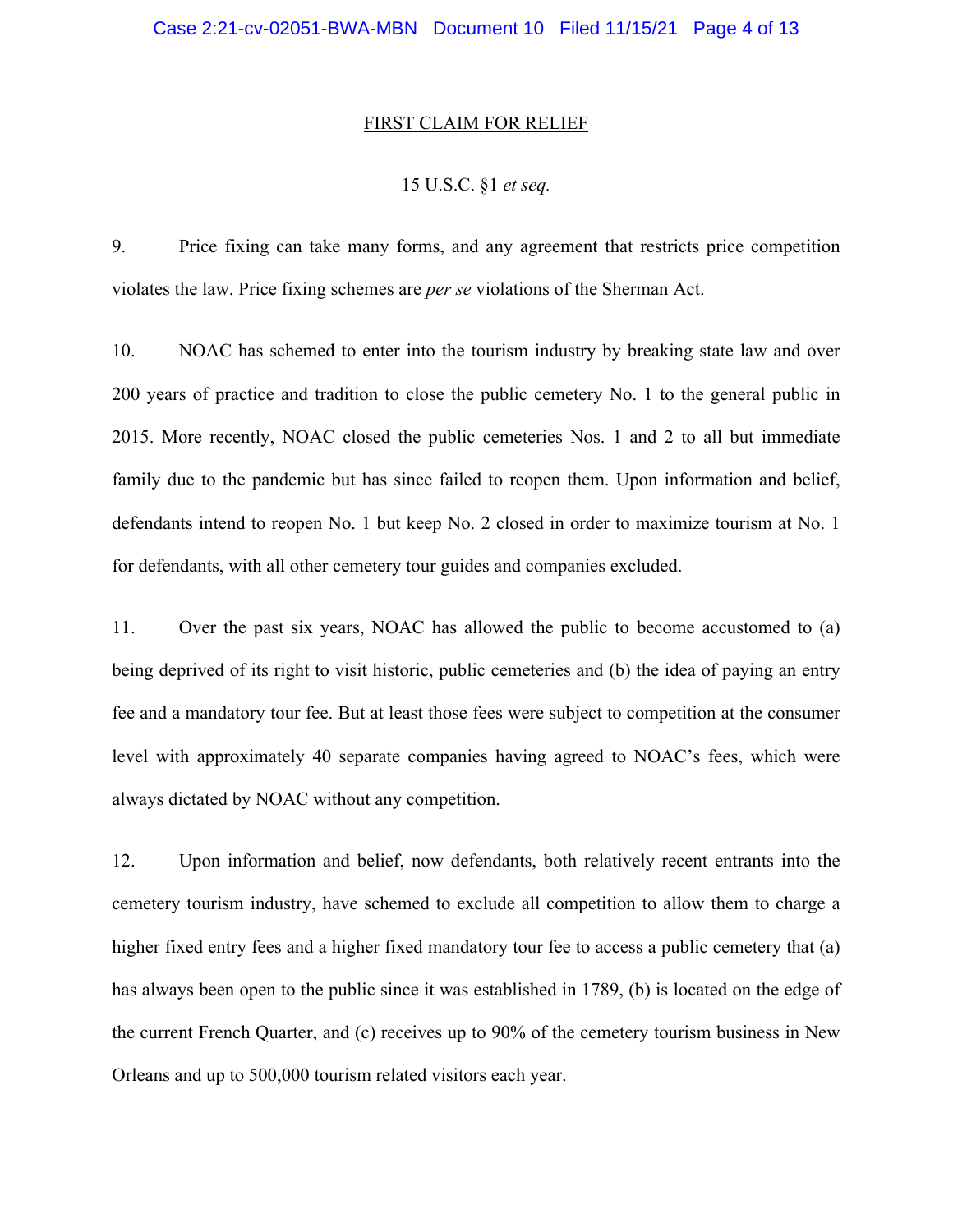### Case 2:21-cv-02051-BWA-MBN Document 10 Filed 11/15/21 Page 5 of 13

13. Defendants' scheme will unfairly and unreasonably restrain trade by fixing the prices of mandatory fees to enter and tour a 200-years-old, public cemetery to which entry must, by state law, be free and reasonable. Consumers will have no benefit from competition or selection regarding the topics and path of the tour.

14. Collusive agreements are usually reached in secret, with only the participants having knowledge of the scheme. Defendants do not appear to have colluded; their intentions have been relatively open to the industry. It seems likely that defendants have stumbled onto their illegal path. Nevertheless, their scheme is contrary to federal law.

#### SECOND CLAIM FOR RELIEF

## 15 U.S.C. §2 *et seq.*

15. Market allocation schemes are agreements in which competitors divide markets among themselves.

16. In 2015, despite being a religious nonprofit, NOAC saw a tourism business opportunity as a new revenue source by leveraging the popularity of its centuries old public cemetery listed on multiple national registries. All NOAC had to do was seize a public cemetery and turn it into a private tourist attraction.

17. NOAC chose to break state law and over 200 years of tradition by closing the centuries old public cemetery No. 1 to the general public in 2015, presumably because No. 1 receives up to 90% of the cemetery tour tourism and up to 500,000 visitors each year.

18. NOAC and CTN have agreed for NOAC to exclude all competitors but CTN from the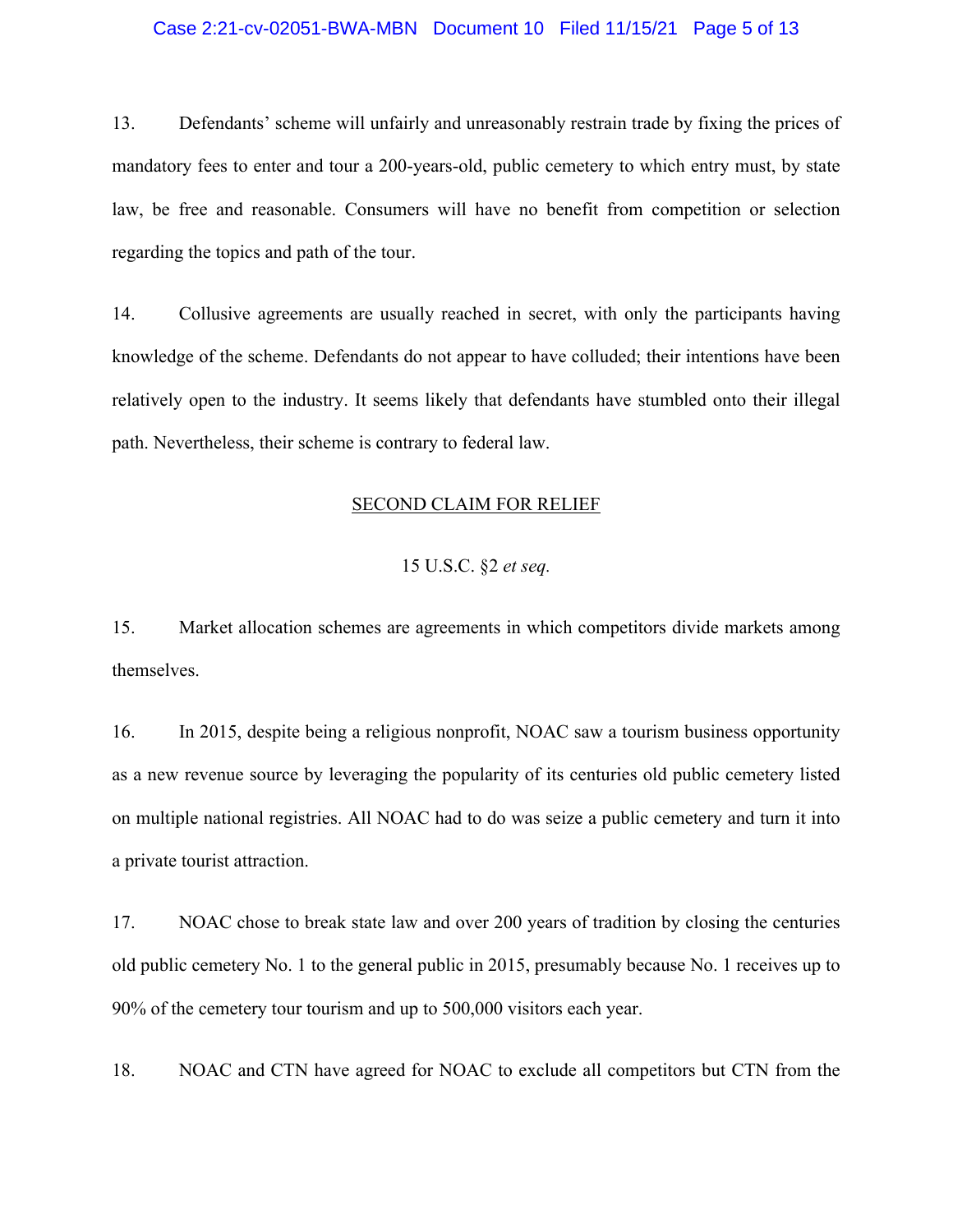### Case 2:21-cv-02051-BWA-MBN Document 10 Filed 11/15/21 Page 6 of 13

public cemetery No. 1 in exchange for a larger portion of revenue (from the fixed prices) as well as final approval of all topics and discussion during and the path of the tours.

19. Defendants' scheme will unfairly and unreasonably monopolize trade by excluding all other industry participants from up to 90% of the cemetery tour revenue in New Orleans.

20. Collusive agreements are usually reached in secret, with only the participants having knowledge of the scheme. Defendants do not appear to have colluded; their intentions have been relatively open to the industry. It seems likely that defendants have stumbled onto their illegal path. Nevertheless, their scheme is contrary to federal law.

### THIRD CLAIM FOR RELIEF

### La. R.S. §51:122

21. Restraint of trade is prohibited by La. R.S. §51:122, which provides that "[e]very contract, combination in the form of trust or otherwise, or conspiracy, in restraint of trade or commerce in this state is illegal."

22. NOAC has schemed to enter into the tourism industry by breaking state law and over 200 years of tradition to close the public cemetery No. 1 to the general public in 2015 and start collecting mandatory entry and a portion of mandatory tour fees.

23. Over the past six years, NOAC has allowed the public to become accustomed to the idea of paying an entry fee and a mandatory tour fee.

24. Now defendants, both relatively recent entrants into the cemetery tourism industry, have schemed to exclude all their competition from the public cemeteries Nos. 1 & 2 and charge a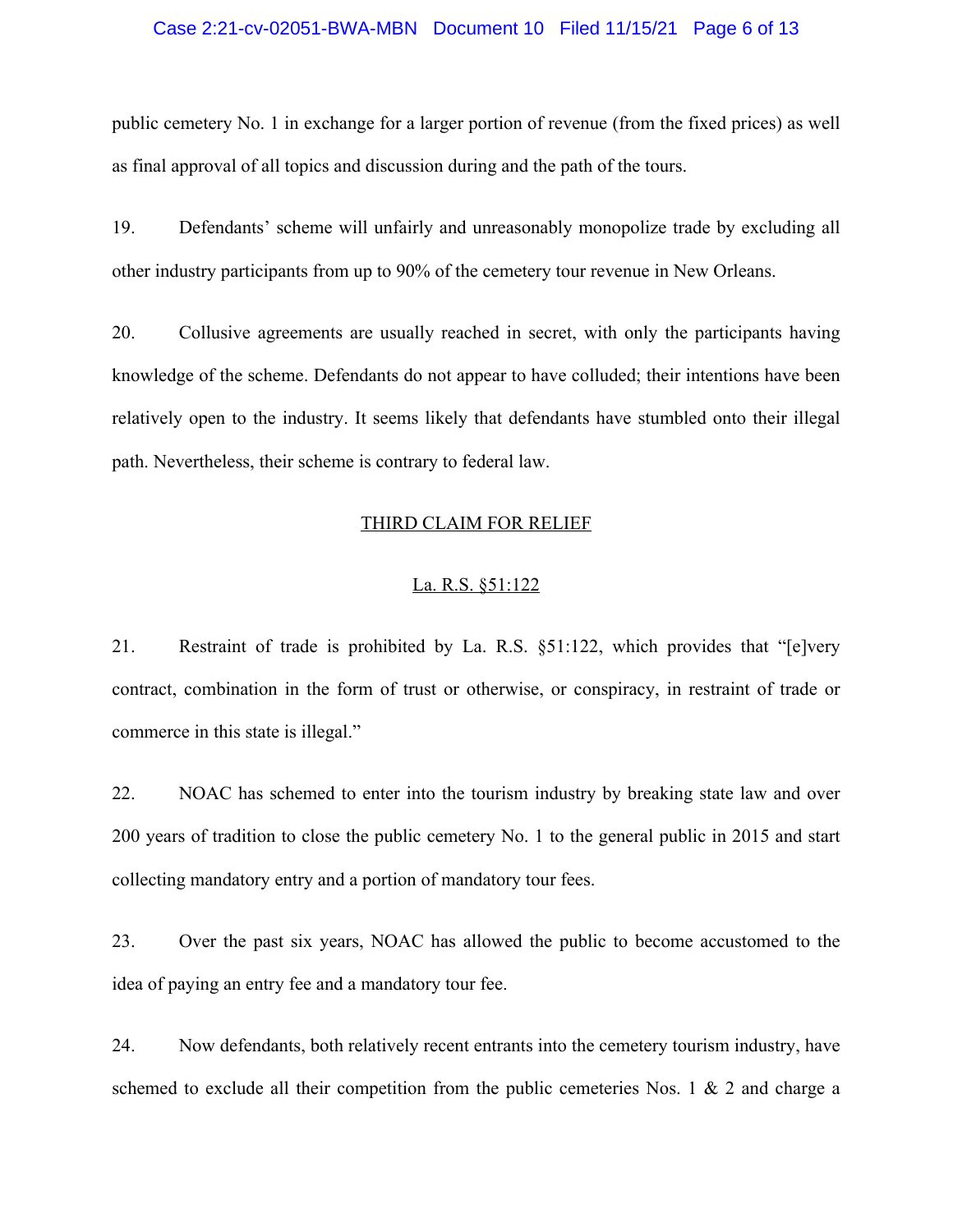### Case 2:21-cv-02051-BWA-MBN Document 10 Filed 11/15/21 Page 7 of 13

fixed entry fees and a fixed mandatory tour fee to access a public cemetery that (a) has always been open to the public since it was established in 1789, (b) is located on the edge of the current French Quarter, and (c) receives up to 90% of the cemetery tourism business in New Orleans and up to 500,000 tourism related visitors each year.

25. Defendants' scheme will unfairly and unreasonably monopolize trade by excluding all industry participants, other than defendants, from approximately 90% of the cemetery tour revenue in New Orleans

26. Collusive agreements are usually reached in secret, with only the participants having knowledge of the scheme. Defendants do not appear to have colluded; their intentions have been relatively open to the industry. It seems likely that defendants have stumbled onto their illegal path. Nevertheless, their scheme is contrary to state law.

## FOURTH CLAIM FOR RELIEF

#### La. R.S. §51:123

27. Monopolizing trade is prohibited by La. R.S.  $\S 51:123$ , which provides that "[n]o person shall monopolize, or attempt to monopolize, or combine, or conspire with any other person to monopolize any part of the trade or commerce within this state."

28. In 2015, NOAC saw a money-making, tourism-business opportunity to leverage the popularity of its publicly accessible centuries old public cemetery listed on multiple national registries.

29. NOAC chose to break state law and over 200 years of tradition by closing the centuries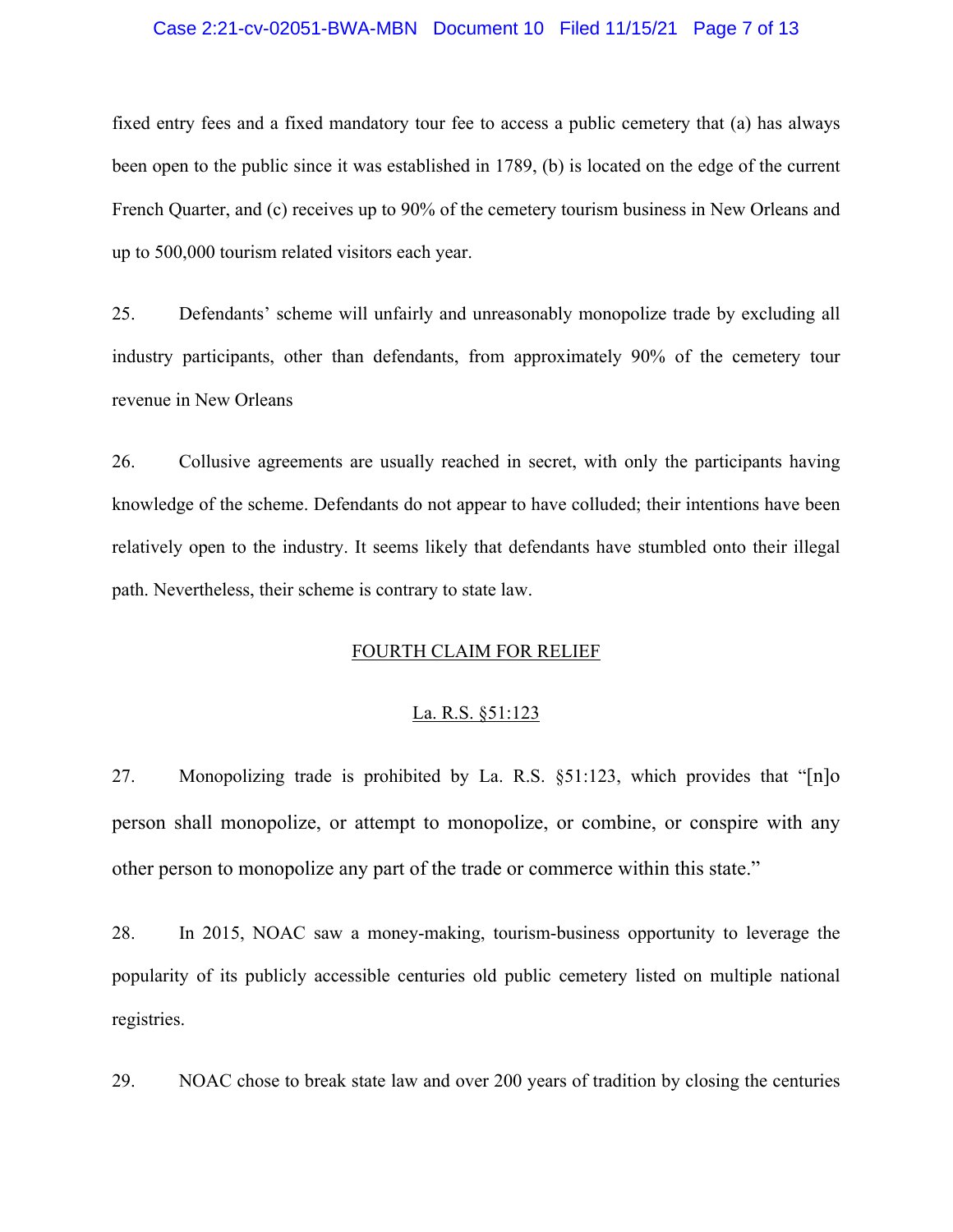### Case 2:21-cv-02051-BWA-MBN Document 10 Filed 11/15/21 Page 8 of 13

old public cemetery No. 1 to the general public in 2015, presumably because No. 1 receives up to 90% of the cemetery tour tourism and up to 500,000 visitors each year.

30. NOAC and CTN have agreed for NOAC to exclude all competitors but CTN from No. 1 in exchange for a larger portion of revenue (from the fixed prices) as well as final approval of all topics and discussion during and the path of the tours.

31. Defendants' scheme will unfairly and unreasonably monopolize trade by excluding all other industry participants from approximately 90% of the cemetery tour revenue in New Orleans

32. Collusive agreements are usually reached in secret, with only the participants having knowledge of the scheme. Defendants do not appear to have colluded; their intentions have been relatively open to the industry. It seems likely that defendants have stumbled onto their illegal path. Nevertheless, their scheme is contrary to state law.

### FIFTH CLAIM FOR RELIEF

## Unlawful Exclusion of the General Public from Public Religious Cemeteries

33. Nos. 1 & 2 are religious cemeteries, which are expressly excluded from the definition of a privately owned cemetery, and NOAC is a cemetery authority licensed to use Nos. 1 and 2 exclusively for <u>cemetery business</u>, and none other. La. R.S.  $\S8:1(7)(9)(10)(36)$  and (37).

34. NOAC saw a money-making, tourism-business opportunity to leverage the popularity of its centuries old public cemetery No.1, which is listed on multiple national registries into a new revenue source by entering into the cemetery tourism industry. All NOAC had to do was seize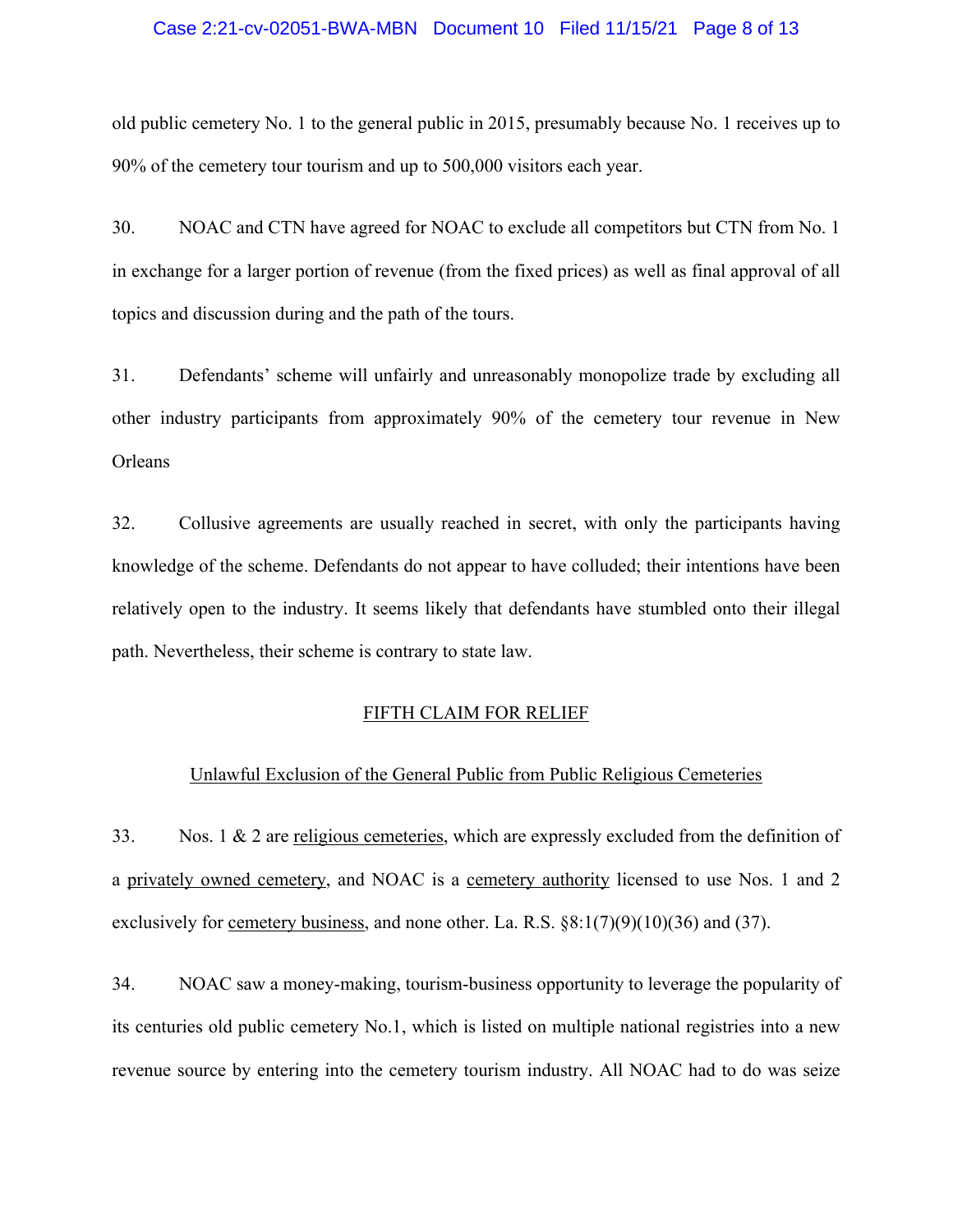#### Case 2:21-cv-02051-BWA-MBN Document 10 Filed 11/15/21 Page 9 of 13

the public cemeteries Nos. 1 & 2; treat them like privately owned cemeteries, and only reopen No.1, which receives up to 90% of the cemetery tour tourism business in New Orleans and up to 500,000 visitors each year; and charge mandatory, fixed fees for entry and tour, to be provided only by CTN.

35. In 2015, NOAC chose to break state law and over 200 years of tradition by closing the public cemetery No. 1.

36. Since 2020, NOAC has closed Nos. 1 & 2 to anyone but immediate family. This ongoing closure will cause the neighboring No. 1 to receive up to 90% of the cemetery tour business in New Orleans, once No. 1 reopens to private tours only.

37. NOAC has alleged since 2015 that it seized No. 1 from the public to stop vandalism, but upon information and belief vandalism has continued to occur because it occurs at night, when No.1 is closed and unguarded, and it does not appear that the tourism revenue has been spent addressing vandalism or any other legitimate use.

38. NOAC is religious nonprofit unlawfully demanding the public pay fixed fees to enter a public religious cemetery and listen to a tour approved by NOAC. However, ACTGC can legally collect \$2.00 from every paying tour guest and allocate the funds to (a) coordinating the tours, (b) securing the cemeteries, and (c) restoration by experts, such as Save Our Cemeteries. And the public will once again have free and reasonable access all public cemeteries.

#### REQUEST FOR TEMPORARY RESTRAINING ORDER

39. ACTGC asks the court to, after considering the complaint and motion, to issue a temporary restraining order against NOAC prohibiting NOAC from (a) treating any of its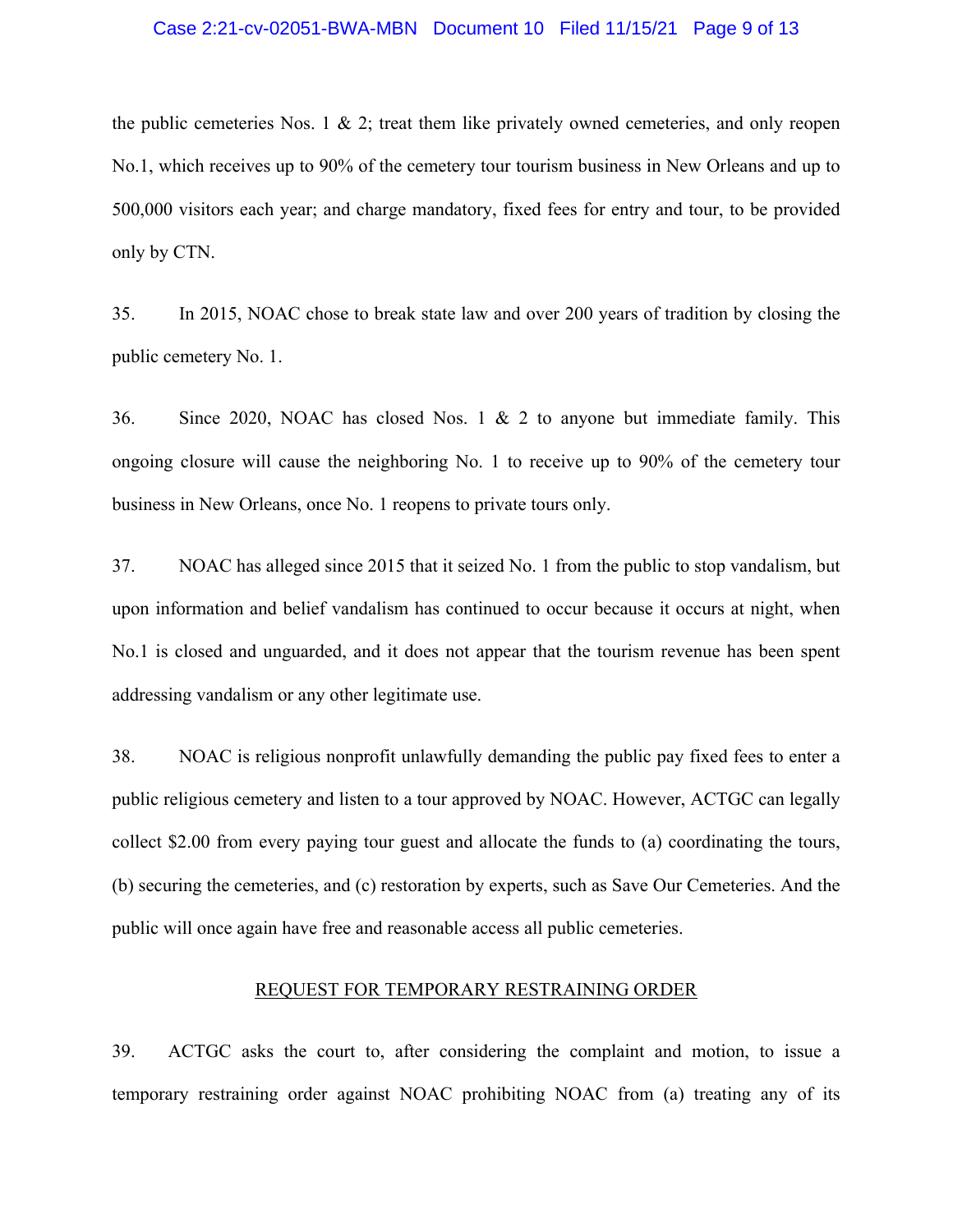#### Case 2:21-cv-02051-BWA-MBN Document 10 Filed 11/15/21 Page 10 of 13

religious cemeteries as privately owned cemeteries and (b) reopening any of its cemeteries to only a single or small group of cemetery tourism industry participants.

## REQUEST FOR PRELIMINARY INJUNCTION

40. ACTGC asks the court to set its application for preliminary injunction for hearing at the earliest possible time and, after hearing the request, to issue a preliminary injunction prohibiting NOAC from (a) treating any of its religious cemeteries as privately owned cemeteries and (b) reopening any of its cemeteries to only a single or small group of cemetery tourism industry participants.

#### REQUEST FOR PERMANENT INJUNCTION

41. ACTGC asks the court to set its application for injunctive relief for a full trial on the issues in this application and, after the trial, to issue a permanent injunction prohibiting NOAC from (a) treating any of its religious cemeteries as privately owned cemeteries and (b) unreasonably keeping any of its cemeteries closed, (c) requiring mandatory entry fees or tours, (d) refusing entry to any New Orleans licensed cemetery tourism industry participants.

#### PRAYER FOR RELIEF

Wherefore, ACTGC respectfully requests the following relief:

42. An order declaring that the defendants schemed to fix prices and establish a monopoly in violation of 15 U.S.C. §1 *et seq*. and La. R.S. §51:122 and 123;

43. An order declaring that NOAC is in breach of its obligation to provide free and reasonable access to its public cemeteries, including St. Louis Cemeteries Nos. 1 and 2;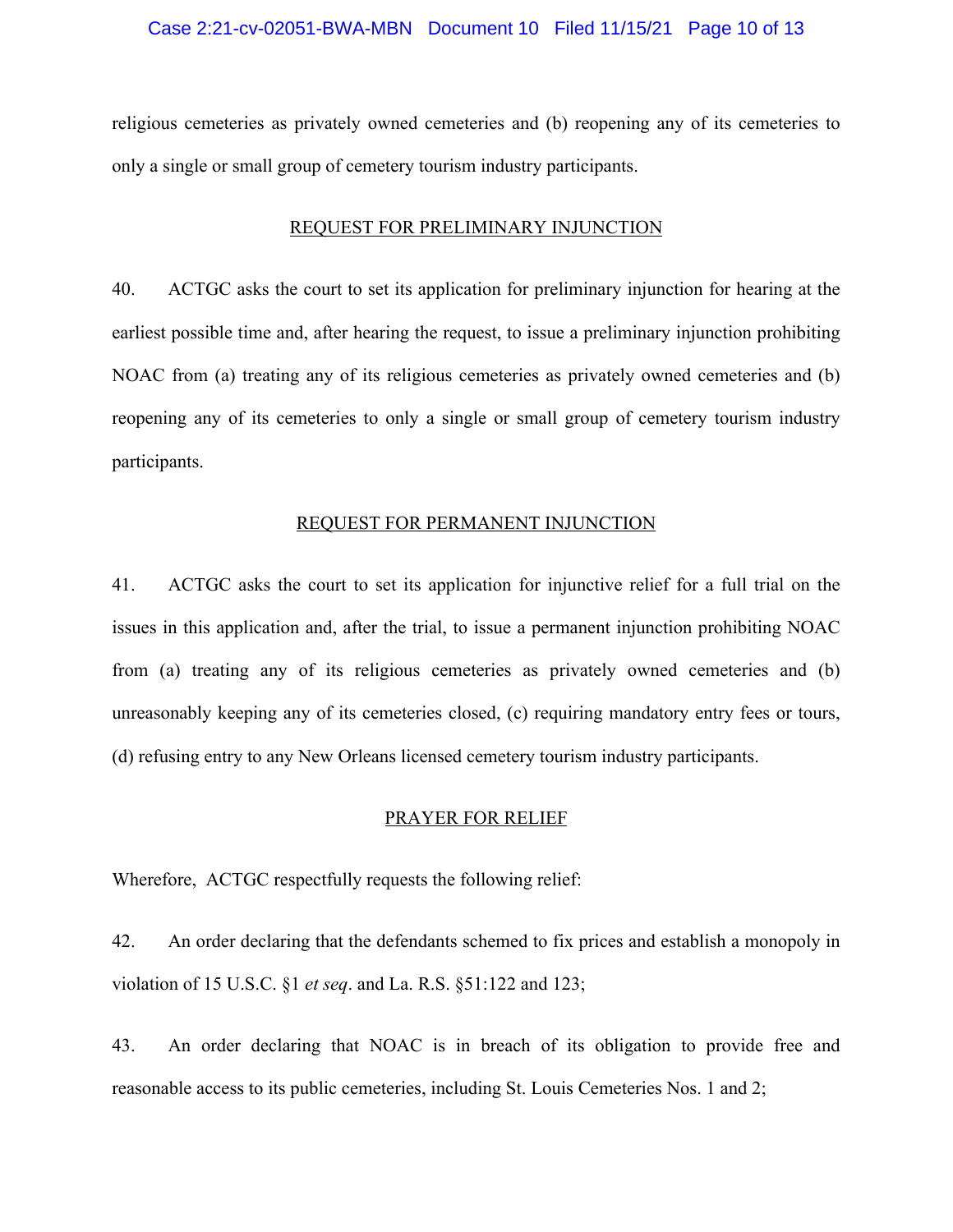### Case 2:21-cv-02051-BWA-MBN Document 10 Filed 11/15/21 Page 11 of 13

44. An order preliminarily and then permanently enjoining defendants and their owners, members, officers, agents, affiliates, subsidiaries, servants, employees, contractors, and all other persons or entities in active concert or privity or participation with them, from taking retaliatory action against ACTGC and their owners, owners, members, officers, agents, affiliates, subsidiaries, servants, employees, and contractors for bringing this lawsuit;

45. An order directing defendants to take affirmative steps necessary to remediate their past restraints to commerce and to once again allow the public free and reasonable access to the public cemeteries owned by NOAC;

46. An award to ACTGC of reasonable attorneys' fees and costs incurred in connection with this action from defendants;

47. Retain jurisdiction of this matter to enforce the terms of the Court's orders; and

48. An order granting such further and different relief as this Court may deem just and proper or that is necessary to make ACTGC whole.

Dated: November 15, 2021 DAVID W. NANCE LAW FIRM LLC

/s/ David W. Nance  $\mathbf{By:}$ 

David W. Nance (La. Bar #25467) DAVID W. NANCE LAW FIRM, LLC 3912 Constance Street New Orleans, Louisiana 70115 (504) 450-3938 direct (504) 355-1669 fax david@dwnlaw.com

COUNSEL FOR PLAINTIFF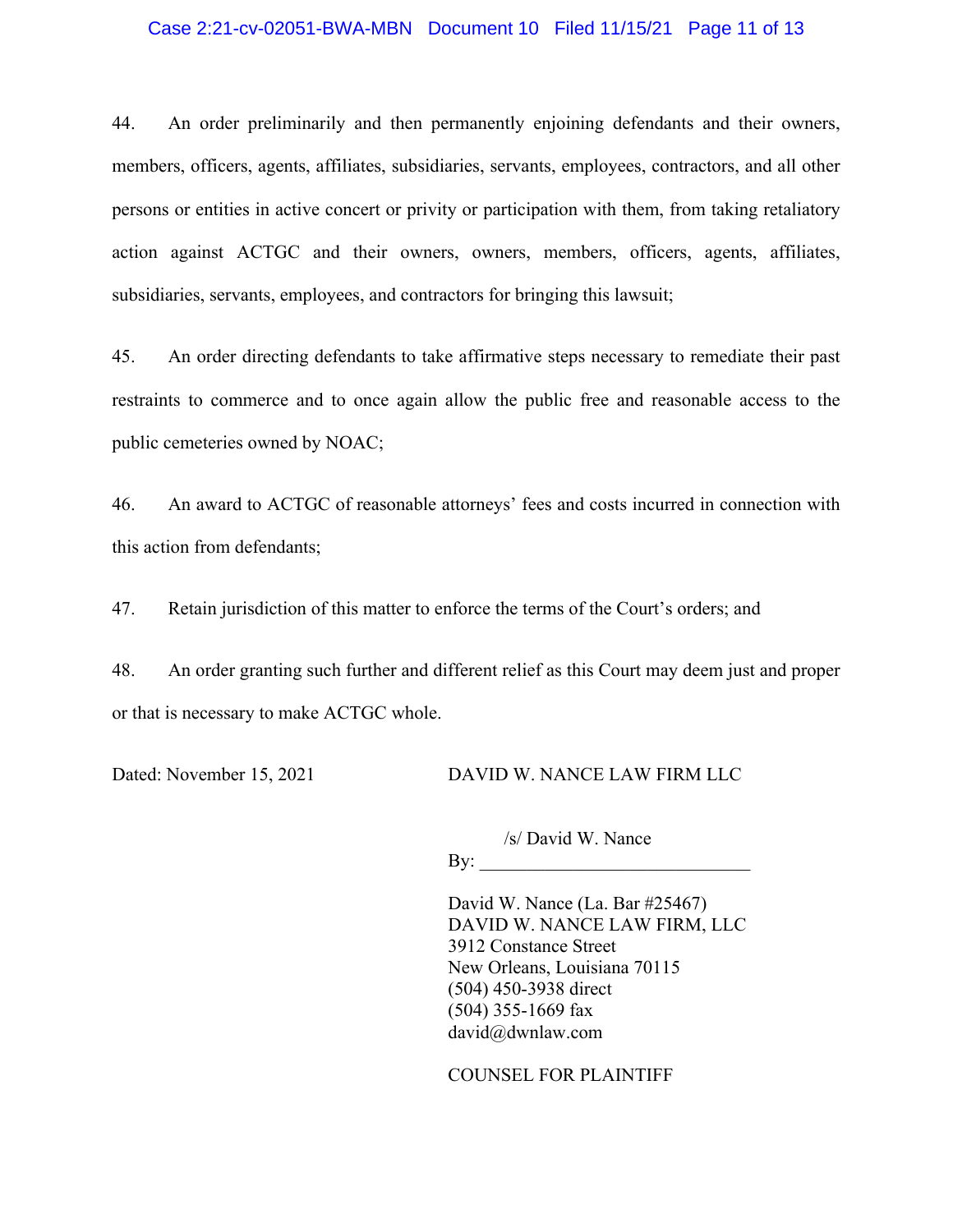## CERTIFICATE OF SERVICE

I hereby certify that on November 15, 2021, the foregoing was filed electronically with the Clerk of the Court to be served by operation of the Court's electronic filing system and mailed by United States Postal Service on any nonparticipating parties or their counsel of record.

/s/ David W. Nance

By:

David W. Nance (La. Bar #25467) DAVID W. NANCE LAW FIRM, LLC 3912 Constance Street New Orleans, Louisiana 70115 (504) 450-3938 direct (504) 355-1669 fax david@dwnlaw.com